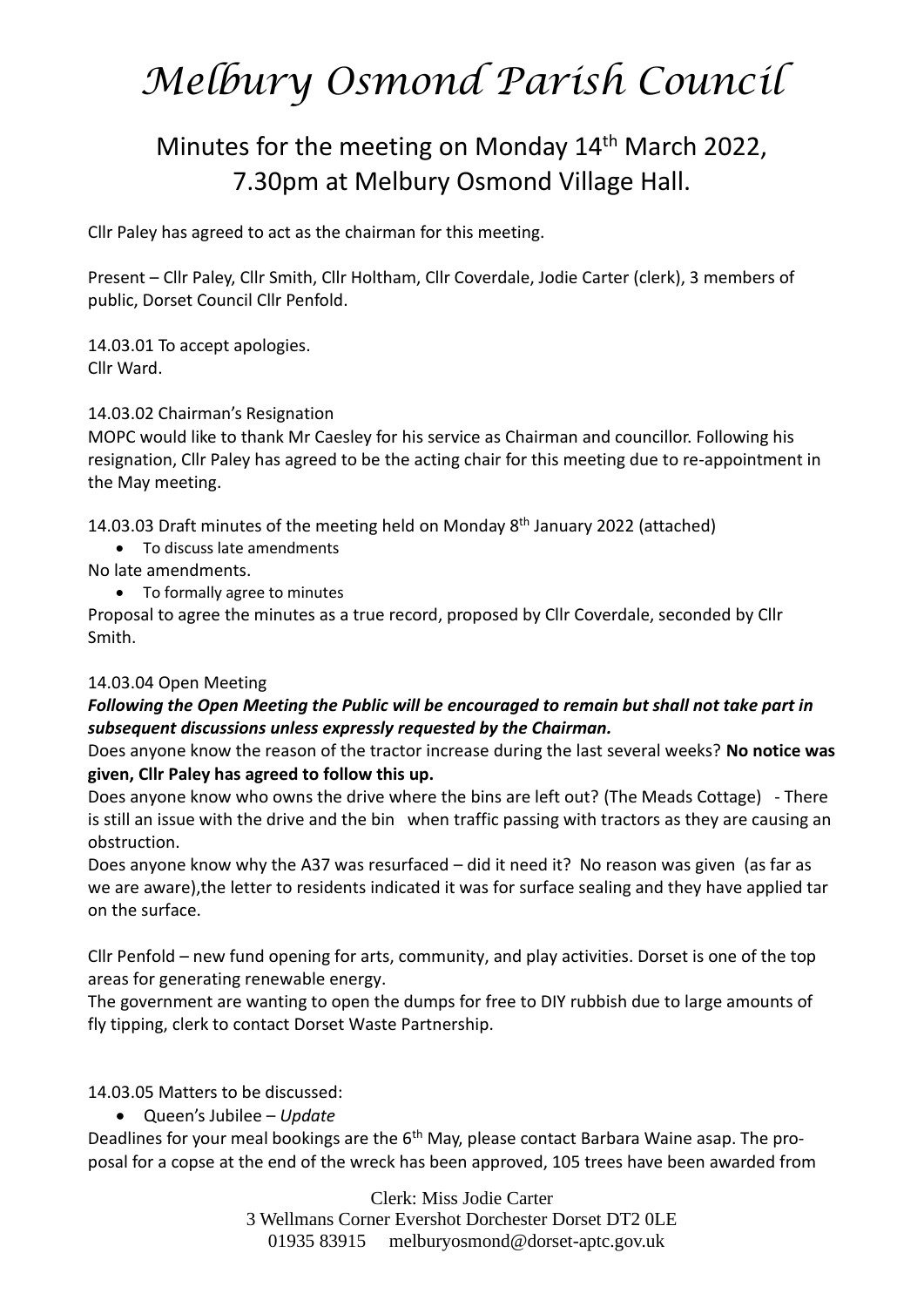# *Melbury Osmond Parish Council*

the Woodlands Trust. **It was agreed that the reinstatement of the pond would be discussed at the next meeting. Clerk to arrange a meeting with Jason Giladgian for ideas and plans.** 

• Highways – *Update (clerk)*

The clerk has contacted Paul Thatcher regarding the ford, they are happy to come out and relook at signs, but they have had no reports of accidents or incidents and until they do will not take action – **clerk to contact Mrs Wheeler.**

Cllr Paley has an outstanding action from several meetings ago although he has been taking photos of the areas that are in need, but the weather has been relatively dry currently.

• Footpaths

The local enquiry into Higher Holt to Fuzzy Ground will be determined following a local inquiry which is due to be held at 10.00am on Tuesday 20 September 2022 at County Hall, Colliton Park, Dorchester, Dorset, DT1 1XJ. The inquiry is scheduled to last 2 days. The appointed Inspector will also open the Inquiry as a virtual event on Tuesday 20 September 2022 at 10.00am. A member of the public has pointed out that a fingerpost has broken, **Cllr Smith to report and send info to the clerk.**

• Play Area

Not much to report, decided that the little area that could have a swing will be left for now. Wendy Wheeler is doing some work with weeding and keeping the area tidy – all members happy for this to continue.

• Fundraising

It was agreed at a previous meeting that the PC would fundraise for the play area pending covid restrictions, as these have now been lifted, plans can continue. **Cllr Coverdale and Cllr Holtham have offered to join a team to raise funds. All councillors to liaise and plan an event for Summer 2022.** 

• Caravan Club

To discuss ideas and thoughts regarding further visits and widening the village hall entrance  $- a$ rough quote would be around £1900, as this would involve removing the telegraph pole. **It was agreed that this was not viable for the parish council and that we could only offer accommodation for the size of caravans that have used it in the past.** 

• DAPTC email address.

**It was agreed that extra storage at 5GB would be purchased at £39 per annum.** 

08.01.06 Finance

• Financial Statement

The balance on 25<sup>th</sup> March 2022 was £4364.31.

### 08.01.07 Planning Applications **No applications.**

08.01.08 Correspondence

- ROAD TRAFFIC REGULATION ACT 1984 OVERNIGHT TEMPORARY ROAD CLOSURE A37 GRIMSTONE & STRATTON
- Roger Waine Thank you
- Latest news from Dorset Council, Friday 4 March
- DAPTC E-News 25th February 2022
- DAPTC E-News 11th March 2022
- ROW/3274679 Dorset Council (Footpath from Footpath 17 at Higher Holt Farm to Bridleway 15 at Fuzzy Grounds, Melbury Osmond) Definitive Map and Statement Modification Order 2020

Clerk: Miss Jodie Carter 3 Wellmans Corner Evershot Dorchester Dorset DT2 0LE 01935 83915 [melburyosmond@dorset-aptc.gov.uk](mailto:melburyosmond@dorset-aptc.gov.uk)